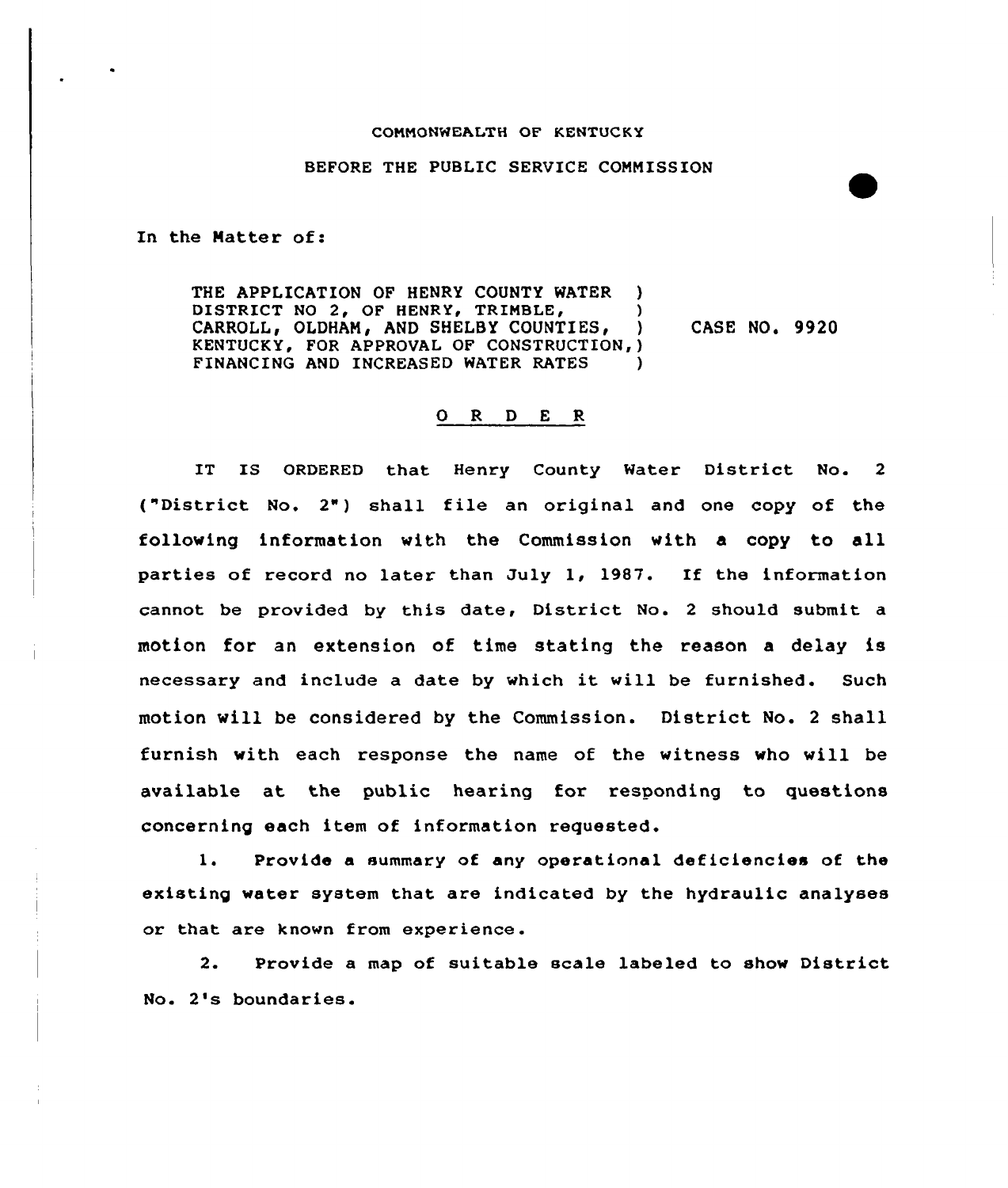3. The map provided for the computer analyses between the wells and treatment plant does not match with the computer runs. Provide a schematic map that is compatible with the computer analyses. Xn addition, clarify the number of existing and proposed high service pumps at the treatment plant. Also clarify the size of the proposed pipeline between proposed wells and treatment plant (computer analyses show 12-inch diameter pipes while construction calls for 18-inch diameter pipe).

4. Provide an explanation of how you have arrived at the average and maximum demands for District No. 2's system. Also provide a detailed explanation of how the demand at junction 39 was determined to be six gallons per minute.

5. District No. <sup>2</sup> needs to provide computer hydraulic analyses for the existing water distribution system. These analyses should depict the "on-off" operation of the existing pumps, the empty-fill" cycles of the existing tanks and actual customer demands, and should be supported by computations and actual field measurements, of typical operational sequences of the existing water distribution system. Computations are to be documented by a labeled schematic map of the system that shows pipeline sizes, lengths, connections, pumps, water storage tanks, wells, and sea level elevations of key points, as well as allocations of actual customer demands. Flows used in the analyses shall be identified as to whether they are based on average instantaneous flows, peak instantaneous flows, or any combination or variation thereof. The flows used in the analyses shall be documented by actual field measurements and customer use records.

 $-2-$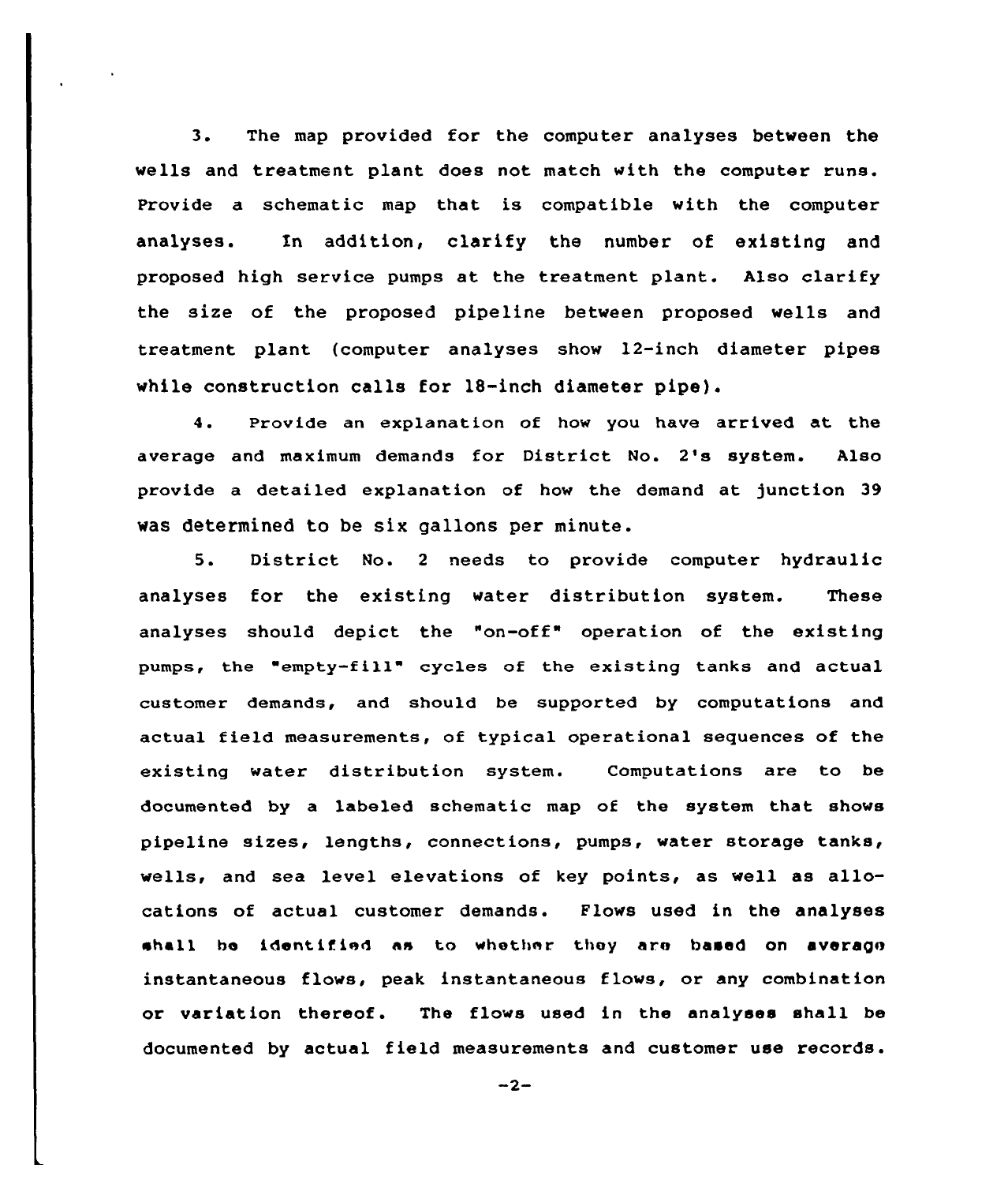Justify fully any assumptions used in the analyses. (Note — these analyses should use a schematic compatible to the one used for the analyses of the proposed water distribution system to facilitate comparison}.

6. District No. <sup>2</sup> filed computer hydraulic analyses for the proposed water distribution system with its application. One analysis depicted several different demand patterns for the distribution system. In addition to showing pressures above the <sup>150</sup> p.s.i.g. allowed by Commission regulation, the computations showed impossible negative pressures at several junctions. This analysis did not depict the "on-off" operation of the existing or proposed pump, the "empty-fill" cycles of the existing or proposed tanks, etc. Another analysis depicted <sup>a</sup> 12-hour simulation with the "on-off" operation of the proposed pump and the "empty-fill" cycles of the existing and proposed tanks but did not depict residual pressures at representative points throughout the system. There is a message on the simulation run that says, "system terminated due to an error or user instruction." In light of the above, provide hydraulic analyses, supported by computations and actual field measurements, of typical operational sequences of the proposed water distribution system. These hydraulic analyses should demonstrate the "on-off" operation of all pump stations and the "empty-fill" cycle of all water storage tanks as well as residual pressures at representative points throughout the system. Computations are to be documented by a labeled schematic map of the system that shows pipeline sizes, lengths, connections, pumps, water storage tanks, wells, and sea level elevations of key

÷

 $-3-$ 

<u>a sa tanàna ao </u>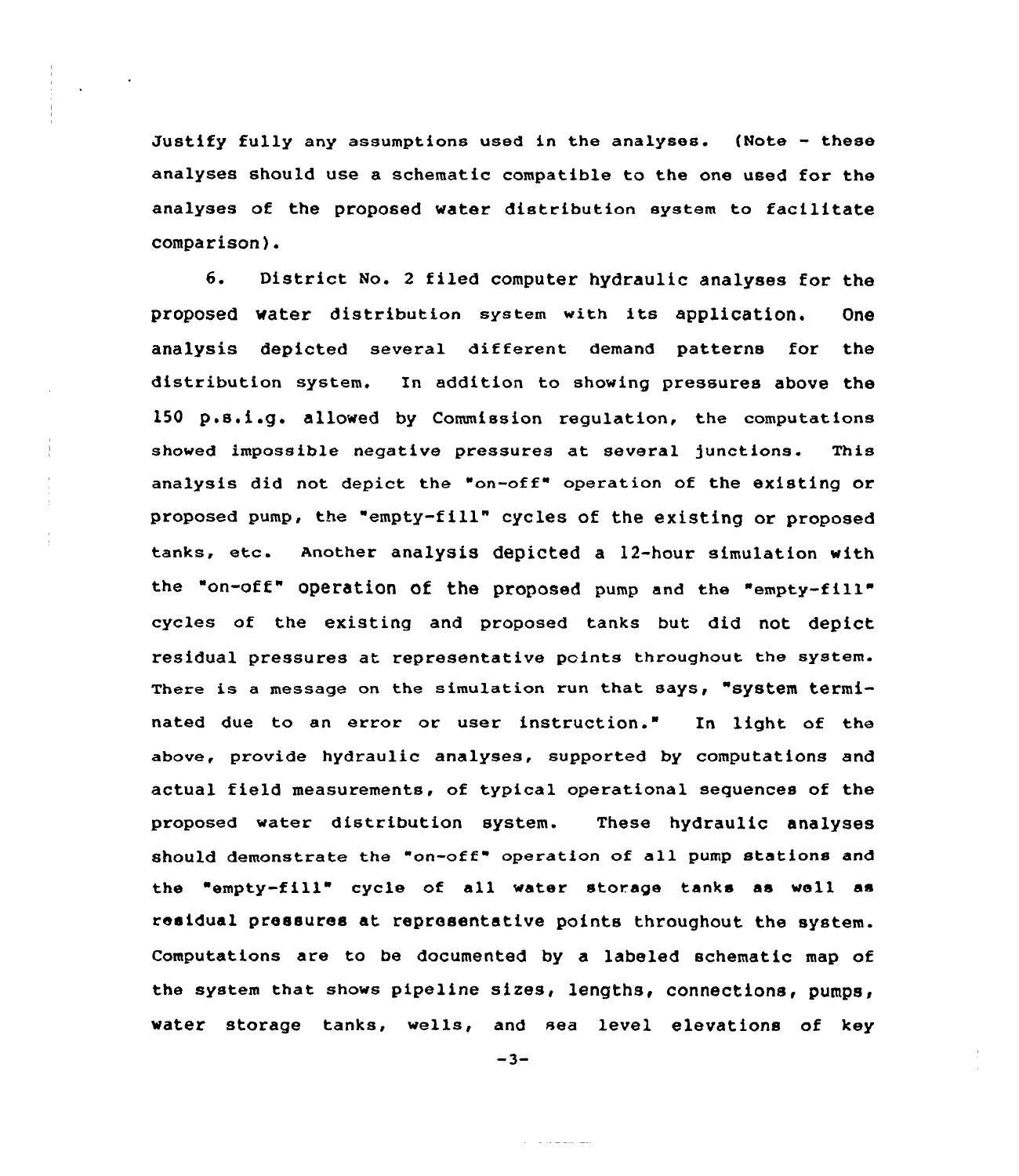points, as well as allocations of actual customer demands. Flows used in the analyses shall be identified as to whether they are based on average instantaneous flows, peak instantaneous flows, or any combination or variation thereof. The flows used in the analyses shall be documented by actual field measurements and customer use records. Justify fully any assumptions used in the analyses. (Note - these analyses should use <sup>a</sup> schematic compatible to the one used for the analyses of the existing water distribution system to facilitate comparison).

7. En order to obtain realistic results when utilizing computer hydraulic analyses to predict a water distribution system's performance, engineering references stress the importance of calibrating the results predicted to actual hydraulic conditions. This calibration process should include matching field measurements to the results predicted by the computer over a wide range of actual operating conditions. As a minimum this should include average and maximum water consumption periods, as well as "fire flow" or very high demand periods.

Based on the above, explain the procedures used to verify the computer hydraulic analyses filed in this case. This explanation should be documented by field measurements, hydraulic calculations, etc.

8. Provide a pressure recording chart showing the actual 24-hour continuously measured pressure available at the locations listed below on District No. 2's system. Identify the 24-hour period recorded, the exact location of the pressure recorder and

 $-4-$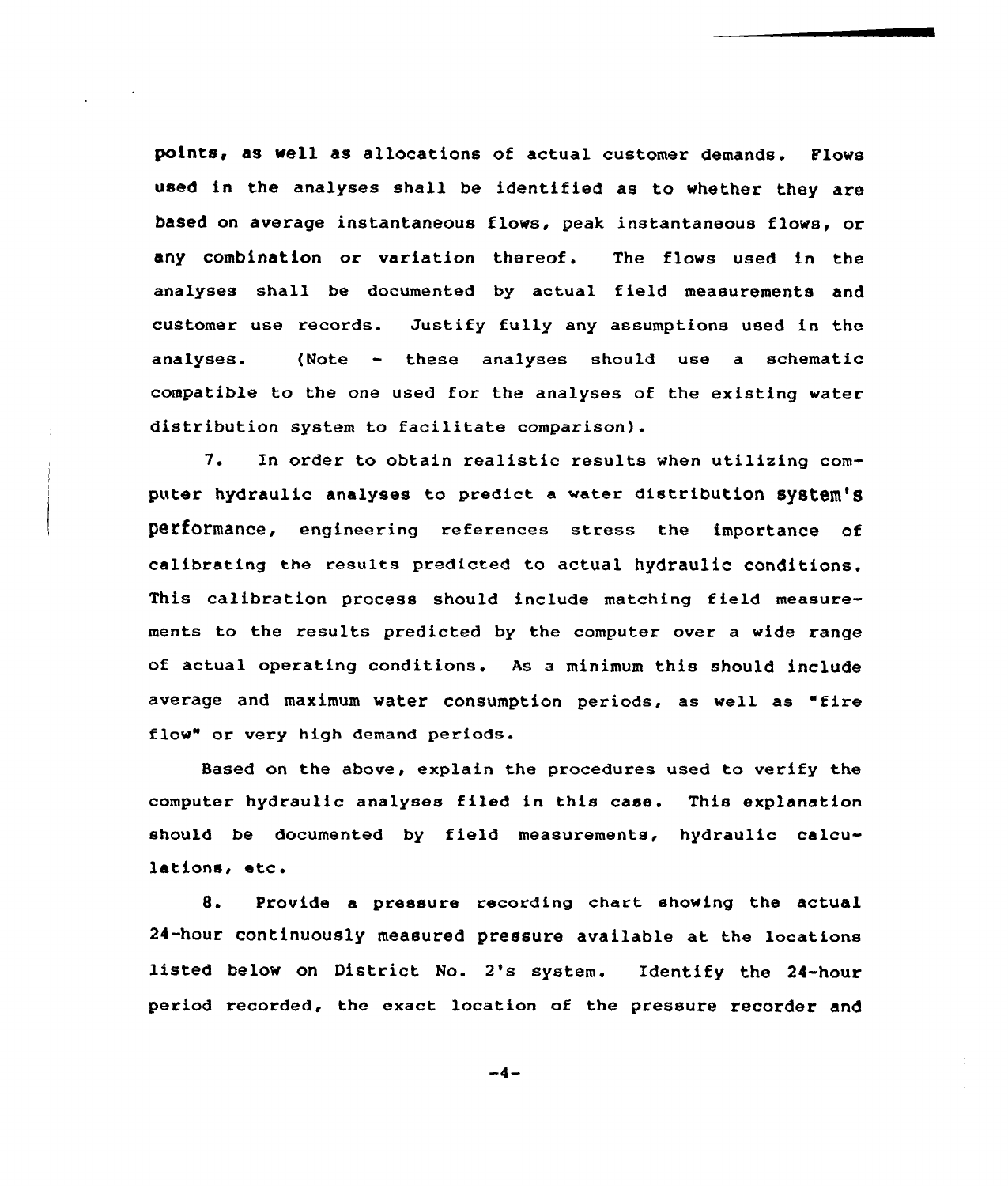the sea level elevation of the recorder. Also state the schematic junction number nearest the location of the pressure recorder.

 $\sim 10^{-10}$ 

a. The water storage tank in the vicinity of junction  $14$   $(T-7)$ .

b. The water storage tank in the vicinity of junction  $19 (T-1)$ .

c. The water storage tank in the vicinity of junction  $49$  (T-2).

d. The water storage tank in the vicinity of junction  $27$  (T-3).

 $\overline{\phantom{a}}$ 

÷

 $\overline{1}$ 

e. The water storage tank in the vicinity of junction  $35$   $(T-4)$ .

f. The water storage tank in the vicinity of junction 67 (T-5).

g. The water storage tank in the vicinity of junction 68 (T-6}.

h. The water storage tank in the vicinity of junction 55  $(T-8)$ .

i. The water storage tank in the vicinity of junction 63 (T-9).

j. on the suction and discharge sides of all pumps in District No. 2's total system.

k. Water lines in the vicinity of junctions 21, 26, 29, 33, 36, 39, 41, 45, 50, 54< 60, and 66.

9. Provide a list of each of District No. 2's water storage tanks. Give the location, capacity, and overflow elevation of

 $-5-$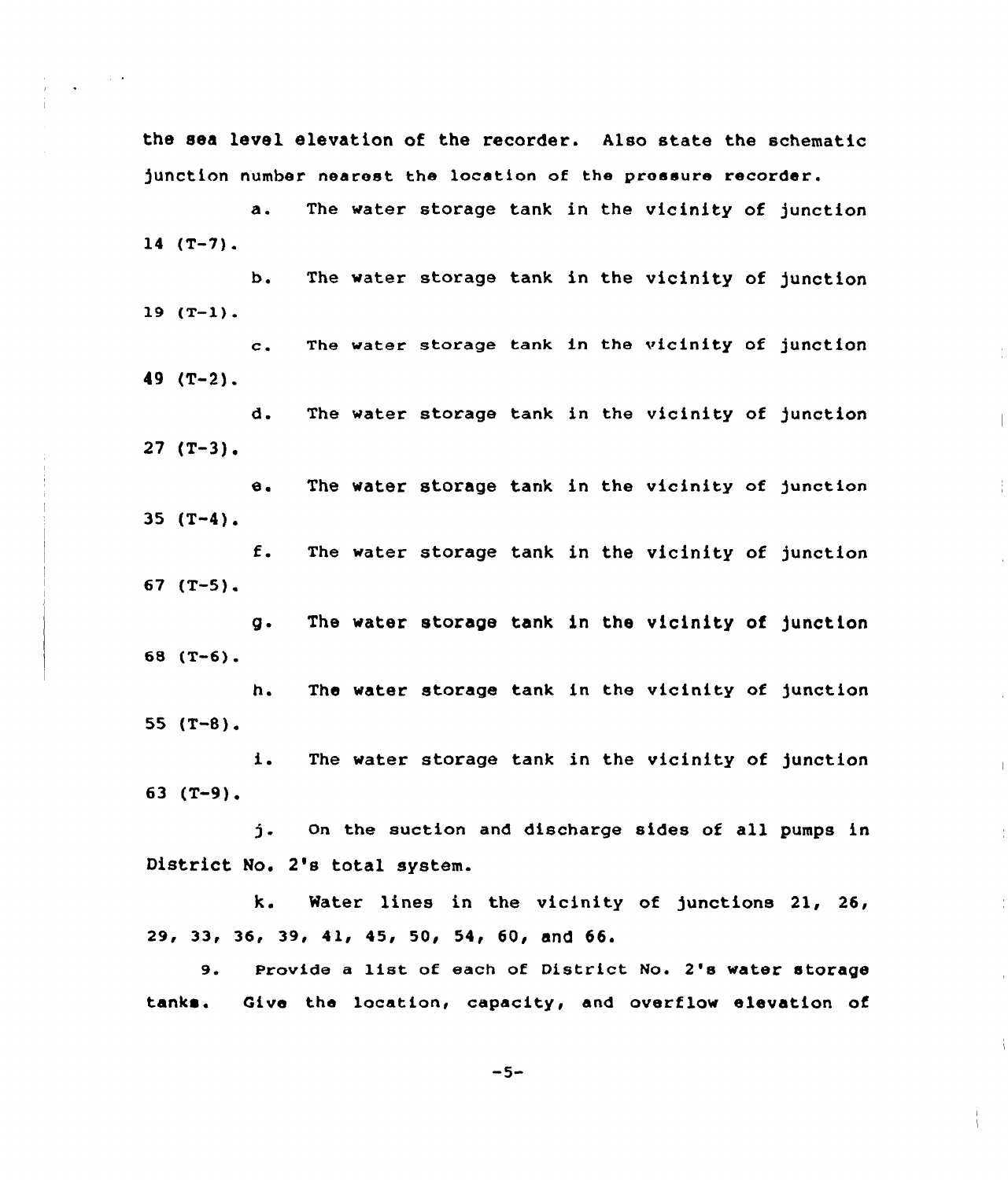each tank. Explain how water is supplied to each tank and how the water level in each storage tank is controlled.

10. Provide <sup>a</sup> list of each of District No. 2's existing pump stations. Give the location, number of pumps and their rated capacities, and the purpose of each pump station. Explain how the operation of each pump station is controlled. Provide a copy of the pump manufacturer's characteristic (head/capacity) curve for each of District No. 2' Identify each curve as to the particular pump and pump station to which it applies. Also state if pump is in use and if pump will remain in use, will be abandoned or will be replaced.

ll. Provide <sup>a</sup> copy of the pump manufacturer's characteristic (head/capacity) curve on which the design of the proposed pump station was based.

12. What tests have been conducted to determine the maximum and sustained yield of the existing wells and proposed well? Provide the capacity for each existing well and the proposed well. Explain how the capacities were determined and provide specific data on any drawdown and recovery tests conducted.

13. Provide the criteria used in determining the location, size, overflow elevation and head range for the proposed water storage tanks. Explain the purpose of the proposed 300,000-gallon ground storage tank at the plant site.

14. Provide a narrative description of the proposed daily operational sequences of the water system. Documentation should include the methods and mechanisms proposed to provide positive control of all storage tank water levels. The description should

 $-6-$